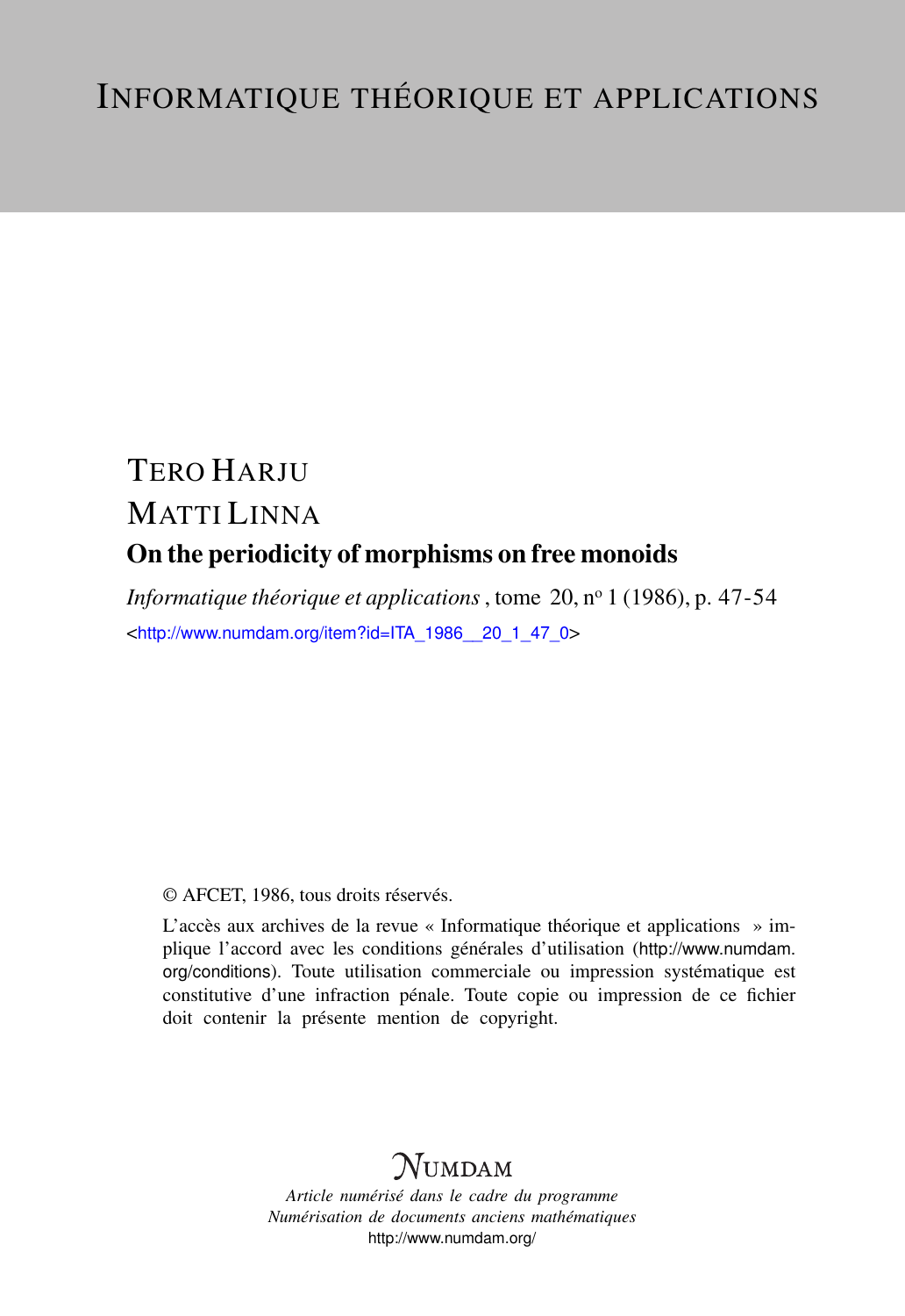Informatique théorique et Applications/Theoretical Informaties and Applications (vol. 20, n° 1, 1986, p. 47 à 54)

## **ON THE PERIODICITY OF MORPHISMS ON FREE MONOIDS (\*)**

by Tero  $H$ ARJU(<sup>1</sup>) and Matti LINNA(<sup>1</sup>)

Communicated by J. BERSTEL

Abstract. - For a given endomorphism h on a finitely generated free monoid there are only *finitely many primitive words w for which*  $h(w) = w^n$  *for some*  $n \geq 2$ *. Also, one can effectively find ail such w. Using this it is shown that it is decidable whether or not a morphism h defines an ultimately periodic infinité word when iterated on a given word. This latter resuit thus solves the DOL periodicity problem.*

Résumé. — *Soit A un alphabet fini, A\* le monoïde libre engendré par A. Pour tout endomorphisme h de A\* il existe seulement un nombre fini de mots primitifs w tels que h(w) = w n avec un entier n^.2. Aussi peut-on effectivement trouver tous les w de cette espèce. Avec cela on prouve qu'on peut résoudre effectivement le problème suivant : Est-ce que le mot infini obtenu par itération de h est ultimement périodique. Cela résout le problème de périodicité des DOL systèmes.*

#### 1. INTRODUCTION

We shall first consider equations  $h(x) = x^n$ ,  $n = 2, 3, \ldots$ , where *h* is an endomorphism on a finitely generated free monoid  $A^*$ . It is shown that all the solutions of these are obtained as powers of finitely many primitive words. The finiteness of the primitive solutions was first shown in [6]. Also, we prove that the primitive solutions can be effectively determined. This, in particular, shows that it is decidable whether or not a nontrivial solution exists.

In chapter 4 we turn to infinité words obtained by iterating an endomorphism  $h: A^* \to A^*$ . We show that the DOL periodicity problem is decidable, that is, we can décide whether there exist words *v* and w for a given word *u* such that  $h^{\omega}(u) = vw^{\omega}$ , where  $h^{\omega}(u)$  is the limit of the sequence u,  $h(u)$ ,

<sup>(\*)</sup> Received April 1984, revised March 1985.

 $(1)$  Department of Mathematics, University of Turku, SF-20500 Turku, Finland.

Informatique théorique et Applications/Theoretical Informaties and Applications ISSN en cours 86/01478/\$ 2.80/© Gauthier-Villars.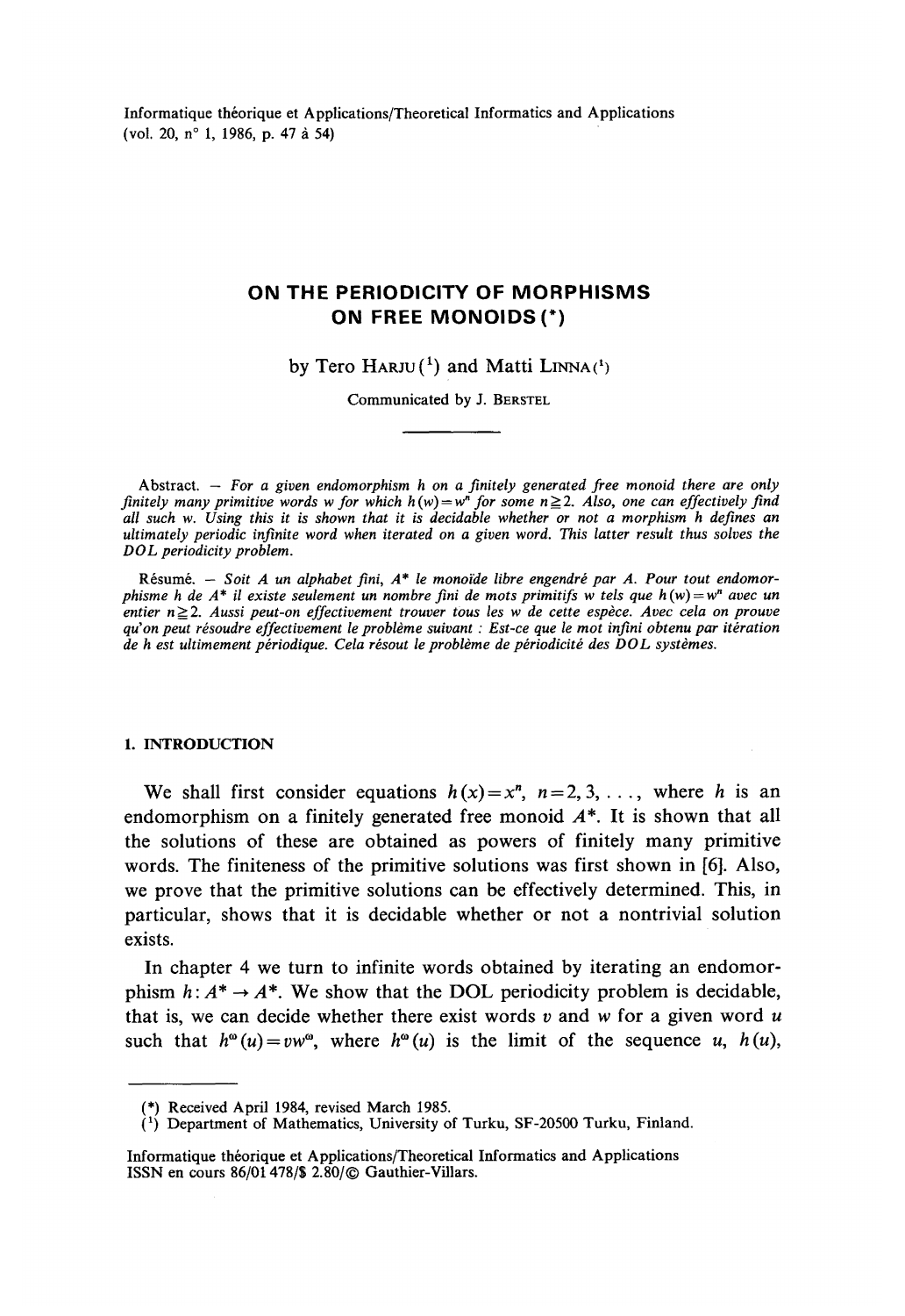### 48 T. HARJU, M. LINNA

 $h^2(u)$ , . . if it exists and  $w^{\omega} = ww$ . . . Some special cases of this problem were solved in [4] and [6]. In [4] a partial solution to the problem was used to solve the so called adherence equivalence problem for DOL systems.

The ultimate periodicity problem comes into use also in solving the  $\omega$ regularity problem for limits of DOL languages. The ordinary regularity problem for DOL languages was shown to be decidable in [7], The corresponding problem for infinité words is just another formulation for the DOL periodicity problem and is thus solved hère.

### **2. PRELIMINARIES**

Let *A* be a finite alphabet and *A\** the free monoid generated by *A.* We dénote by 1 the identity (the empty word) in *A\** and by *A<sup>+</sup>* the free semigroup  $A^* \setminus \{ 1 \}$ . For a word  $w \in A^*$ ,  $|w|$  denotes the length of w, while  $|A|$  is the cardinality of *A.*

A word  $w \in A^*$  is *primitive* if it is not a power of another word. Every word is a power of a primitive word, denoted by  $\sqrt{w}$ . Given two words w and *v* we say that *w* is a *prefix* of *v*,  $w \le v$ , in case  $v = ww_1$  for some  $w_1 \in A^*$ . Also, w and v are *conjugates*,  $w \approx v$ , if one finds words  $u_1$  and  $u_2$  such that  $w = u_1 u_2$  and  $v = u_2 u_1$ . We may write in this case  $v = u_1^{-1} w u_1$  with the obvious meaning.

Given subsets  $B_1, \ldots, B_r$  of  $A^*$  the wording *u* decomposes as  $u = u_1 \ldots u_r$ *in*  $B_1$ ... *B<sub>r</sub>* means that  $u_i \in B_i$ 

In what follows we are interested in iterating a morphism  $h: A^* \to A^*$ starting with a given word *u*. This iteration gives us a sequence

$$
(2.1) \t u, h(u), h2(u), ...
$$

of words. The pair (h, *u)* is called a *DOL system* in the literature and its language is the set  $L(h, u) = \{h^i(u) | i \ge 0\}$ , which may be finite, of course.

The limit,  $\lim L(h, u)$ , of the set  $L(h, u)$  consists of all *infinite* words  $\alpha = a_1 a_2 \ldots, a_i \in A$ , such that for all n,  $\alpha$  possesses a prefix longer than n belonging to (2.1).

The question whether or not  $\lim L(h, u) \neq \varphi$  was shown to be decidable in [5]. Moreover, if this limit is nonempty then one can effectively find integers *p* and *q* such that  $h^p(u)$  is a proper prefix of  $h^{p+q}(u)$ . Also, in this case:

$$
\lim L (h, u) = \bigcup_{i=0}^{q-1} \lim L (h^q, h^{p+i}(u)),
$$

Informatique théorique et Applications/Theoretical Informaties and Applications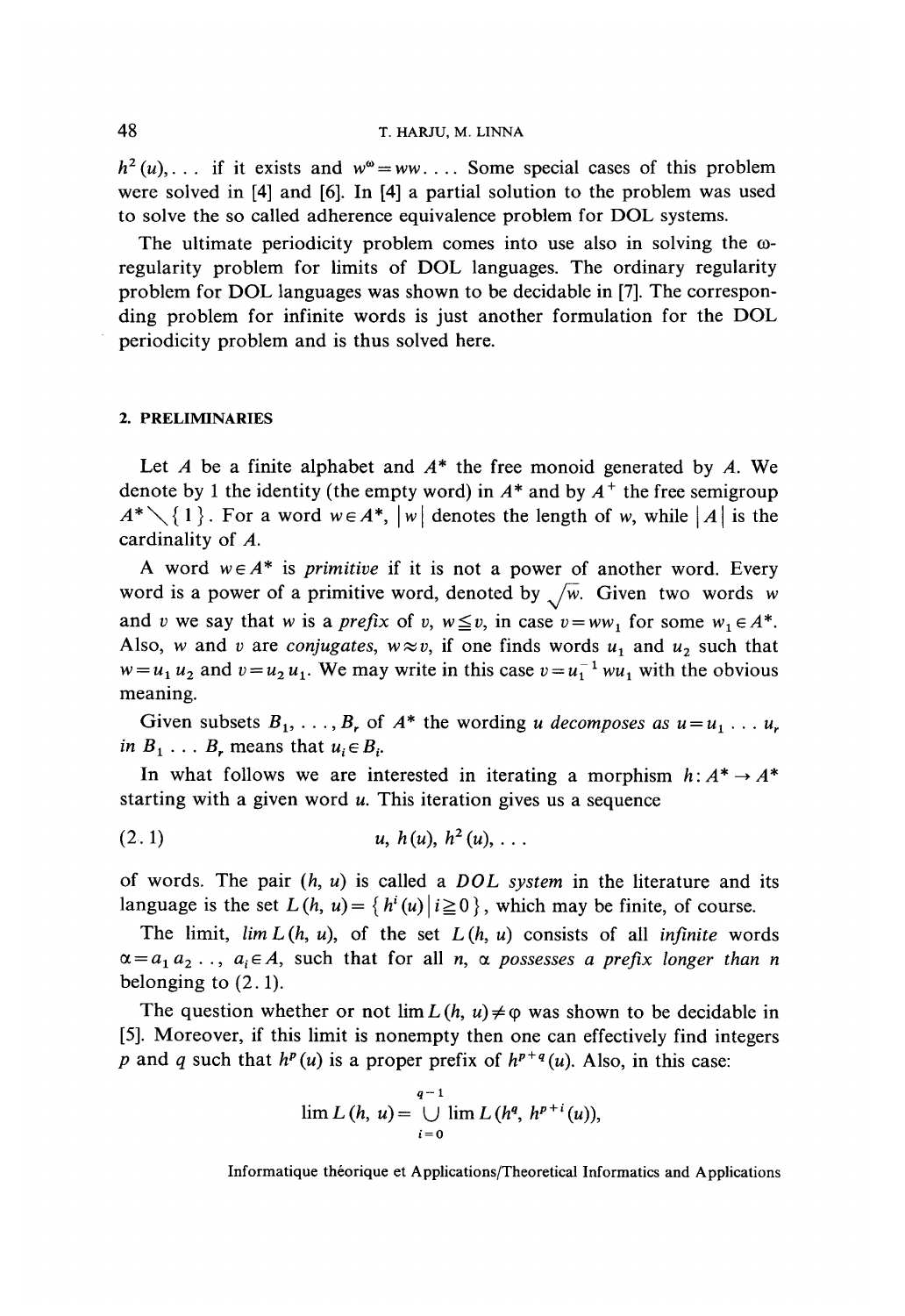where moreover  $\left| \lim_{h \to 0} L(h^q, h^{p+i}(u)) \right| = 1$  for each  $i = 0, \ldots, q-1$ . We shall thus separate the case (2.1) in an effective way into a finite number of special cases where the limit of the sequence exists uniquely.

As discussed above, we can restrict ourselves to DOL Systems *(h, u),* where (if the limit exists)  $h(u) = ux$  for some  $x \in A^*$ . This kind of a system defines the infinité word:

$$
h^{\omega}(u) = u x h(x) h^{2}(x) \dots
$$

In chapter 4 we shall show that it is decidable whether or not such a prefix preserving *h* defines an *ultimately periodic* infinité word, that is, whether or not:

$$
h^{\omega}(u) = vw^{\omega}
$$

for some words  $v$  and  $w$ . Here  $w^{\omega}$  denotes the infinite word  $ww...$ 

Given a morphism  $h: A^* \to A^*$  we call a letter  $b \in A$  finite if  $L(h, b)$  is a finite set. Otherwise *b* is an *infinite letter*. This offers a partition  $A = A<sub>F</sub> \cup A<sub>T</sub>$ for *A*. Finally, if  $b \in A$  is "mortal", that is,  $h^{i}(b)=1$  for some  $i \ge 0$  then necessarily  $h^{|A|}(b) = 1$ .

#### **3. THE EQUATIONS**  $h(x) = x^n$

In this chapter we shall seek for the solutions of the équations:

$$
(3.1) \t\t\t h(x)=x^n, \t n=2,3,\ldots,
$$

where  $h: A^* \to A^*$  is a given morphism. We shall show that all the solutions can be effectively found.

Given a solution,  $h(w) = w^n$  for some  $n \ge 2$ , we note that  $(\sqrt{w})^p$  is also a solution for all  $p \ge 0$ . Thus we need to search for the primitive solutions only. With this in mind we define:

 $P_h = \{ w \in A^+ \mid w \text{ primitive and } h(w) = w^n \text{ for some } n \geq 0 \}$ 

Let  $A = A_F \cup A_I$ , where  $A_F$  is the set of finite letters and  $A_I$  the set of infinité letters with respect to *h.*

THEOREM 1 : For a given  $h: A^* \to A^*$  there are only finitely many primitive words w for which  $h(w) = w^n$  for some  $n \ge 2$ . In fact there is a partition vol. 20, n° 1, 1986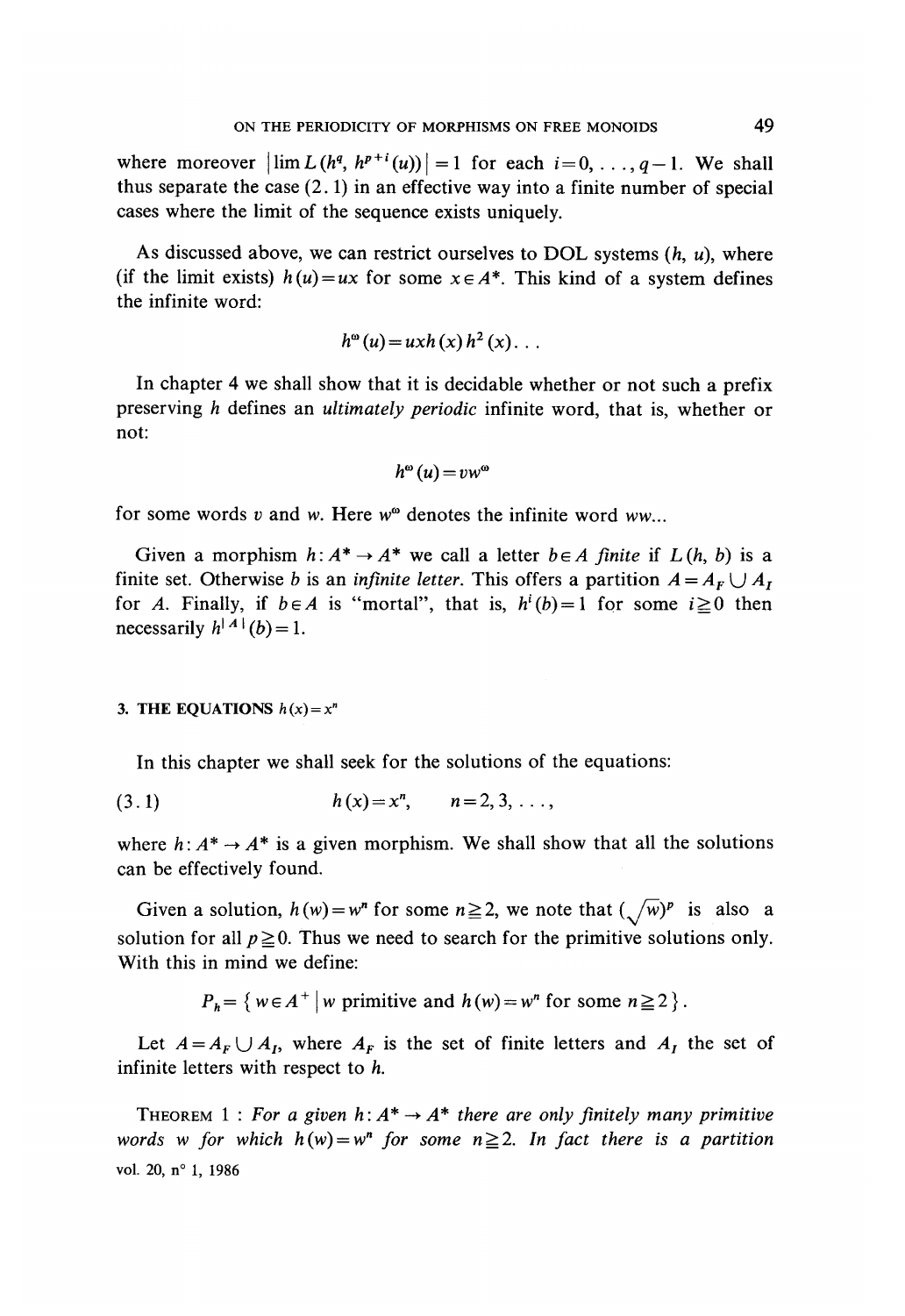$A_1$ ...,  $A_r$  of  $A_l$  such that:

$$
P_h \subseteq \bigcup_{i=1}^r (A_F \cup A_i)^*
$$

*and the words in*  $P_h \cap (A_F \cup A_i)^*$  *are conjugates*  $(i = 1, \ldots, r)$ .

*Proof:* We note first that every solution contains an infinité letter. Let *w* and *v* be two primitive solutions:  $h(w) = w^n$  and  $h(v) = v^m(n, m \ge 2)$  and assume these share an infinité letter, say *b.* There is then an integer *k* such that  $|h^{k}(b)| \ge 2$ .max  $\{|w|, |v|\}$ . Now since  $h^{\omega}(w) = w^{\omega}$ ,  $h^{\omega}(v) = v^{\omega}$  and *b* occurs in both w and v, there are words  $w_1 \approx w$  and  $v_1 \approx v$  so that:

$$
h^k(b) = w_1^i w_2 = v_1^j v_2,
$$

where i,  $j \ge 2$  and  $w_2 < w_1$ ,  $v_2 < v_1$ . This means that  $w_1 = v_1$  since they are primitive. In all  $w \approx v$  and the claim follows.

We now proceed to show that the primitive solutions can be found in an effective way.

THEOREM 2: The set  $P_h$  can be constructed effectively for given  $h: A^* \to A^*$ .

*Proof:* For each infinité letter *b* we shall décide whether or not *b* is the leftmost infinité letter of a solution and if so then we détermine this solution. By the previous theorem the present claim then follows.

Let  $b \in A_I$  be given. Then  $h(b)$  has a decomposition

 $h(b) = xbu$ 

in  $A_F^* A_I A^*$ , where  $h^{|A|}(x) = 1$ . Otherwise *b* cannot be as required. Now *h* generates an infinite word:

$$
h^{\omega}(b) = u_0 \, bu_1 \, bu_2 \, \ldots,
$$

where  $u_i \in (A \setminus \{b\})^*$  and  $h(u_0 b) = u_0 b u$ . If here the set  $U = \{u_i | i \ge 0\}$  is infinité then *b* cannot occur in any solution. We remark first that if an infinite letter *c* occurs in  $h^{\omega}(b)$  then it occurs in  $h^{i}(b)$  for some  $i \leq |A|$ . If for such a letter *c* the letter *b* occurs in no  $h^{i}(c)$  then *U* is infinite. This property is clearly a decidable one and so we assume that it does not take place.

CLAIM: *U is infinité iff there is an infinité letter c in h& (b) and an integer*  $s \leq |A|$  such that  $h^s(c) = v_1 c v_2$  and for  $i = 1$  or  $2 : v_i \in A_F^+$  and  $h^{|A|}(v_i) \neq 1$ .

*Proof of the claim:* Assume there are arbitrarily long words in *U.* Since each infinite letter from  $h^{\omega}(b)$  produces an occurrence of *b* in at most  $|A|$ 

Informatique théorique et Applications/Theoretical Informaties and Applications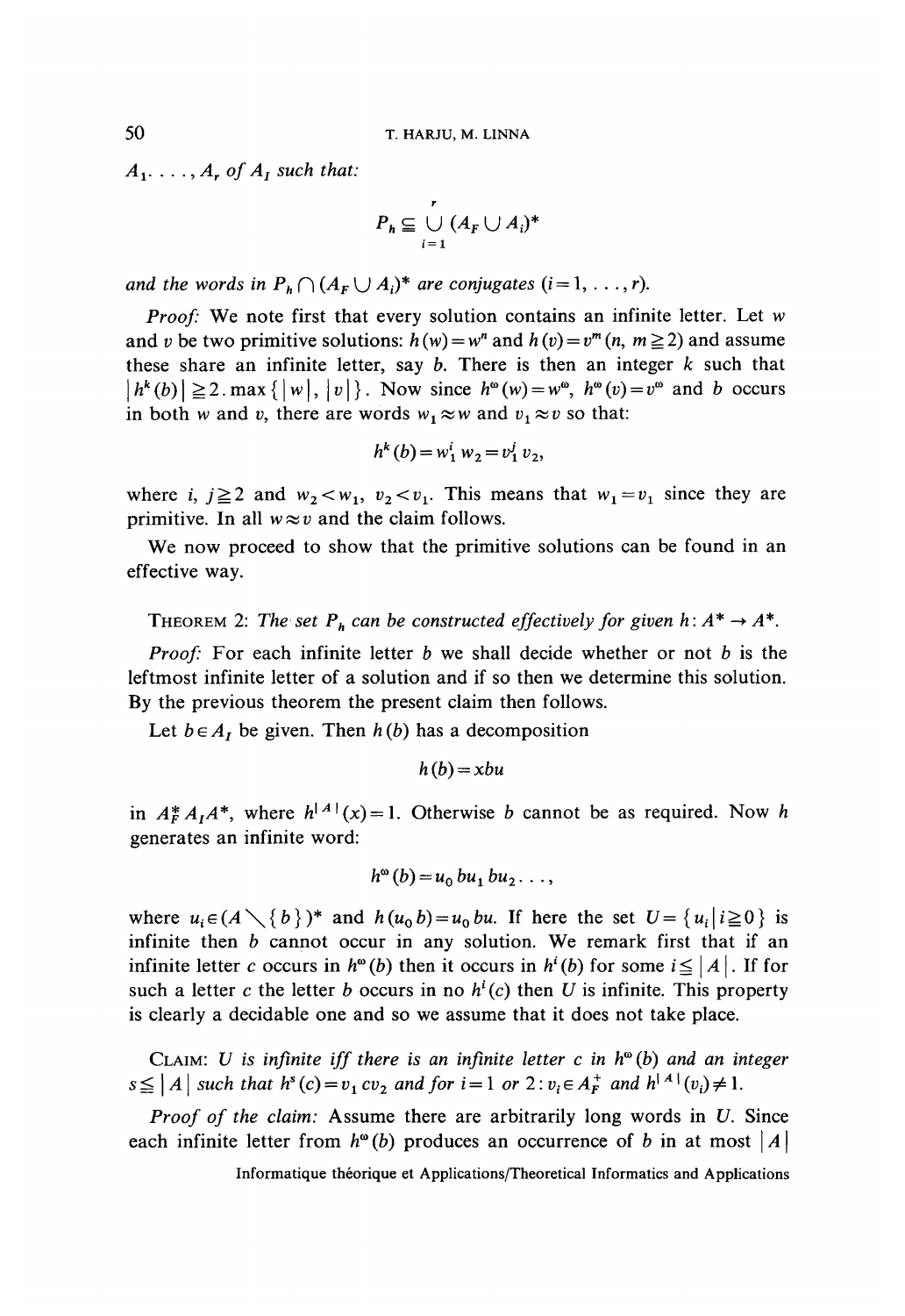steps there are arbitrarily long words from  $A_F^*$  as subwords in U. This is possible only as stated in the claim. The converse is trivial.

By this claim it is decidable whether or not *U* is finite and if so then *U* can be constructed easily. We suppose then that *U* is finite and given.

Assume for a while that there is a solution w,  $h(w) = w^n$ , such that w decomposes as  $w = w_0 u_0 b w_1$  in  $A_F^* A_F^* A_I A^*$ . Then:

$$
w^{n} = h(w) = h(w_{0}) u_{0} buh(w_{1})
$$

and so  $w_0 = h(w_0)$ . We consider the conjugate  $v = w_0^{-1} w w_0$ . We have:

$$
h(v) = u_0 \, buh(w_1) \, w_0 = w_0^{-1} \, w^n \, w_0
$$

and thus:

(3.2) 
$$
h(v) = v^n
$$
 and  $v \in A_F^* A_I A^*$ .

In particular we have  $h^{\omega}(b) = v^{\omega}$  and thus there exists an integer k with  $h^k(b) \in vA^*$ . Since *v* is primitive:

$$
(3.3) \t hk(bui) \in v* \t for all  $ui \in U$ .
$$

After this we omit the assumption for the existence of such a solution.

Given two words  $v_1$  and  $v_2$  it is decidable whether or not  $h^i(v_1) = h^i(v_2)$ for all  $i \ge m$  for some m, and if so then m can be found effectively, [1 or 2]. We apply this effectiveness result to the starting words  $bu_i bu_j$  and  $bu_j bu_i$  for all  $u_i$ ,  $u_j \in U$ . If some of these pairs are not ultimately equivalent then (3.2) cannot hold for any *v* because of (3.3). So suppose m is now an effective integer such that:

$$
h^m(bu_ibu_j) = h^m(bu_jbu_i) \text{ for all } u_i, u_j \in U.
$$

Because of this commutation and transitivity:

 $h^1(bu_i) \in z^*$  for all  $u_i \in U$ ,  $1 \ge m$ ,

where z is a primitive word effectively obtainable. However, if  $(3.2)$  holds then necessarily  $v = z$ . This proves the theorem.

The following decidability result is an immediate consequence.

COROLLARY 3: It is decidable whether or not the equations  $h(x) = x^n$ , *n — 2,* 3, . . . *possess a nontrivial solution.*

We close this chapter by giving a somewhat stronger theorem resulting from the above.

vol. 20, n° 1, 1986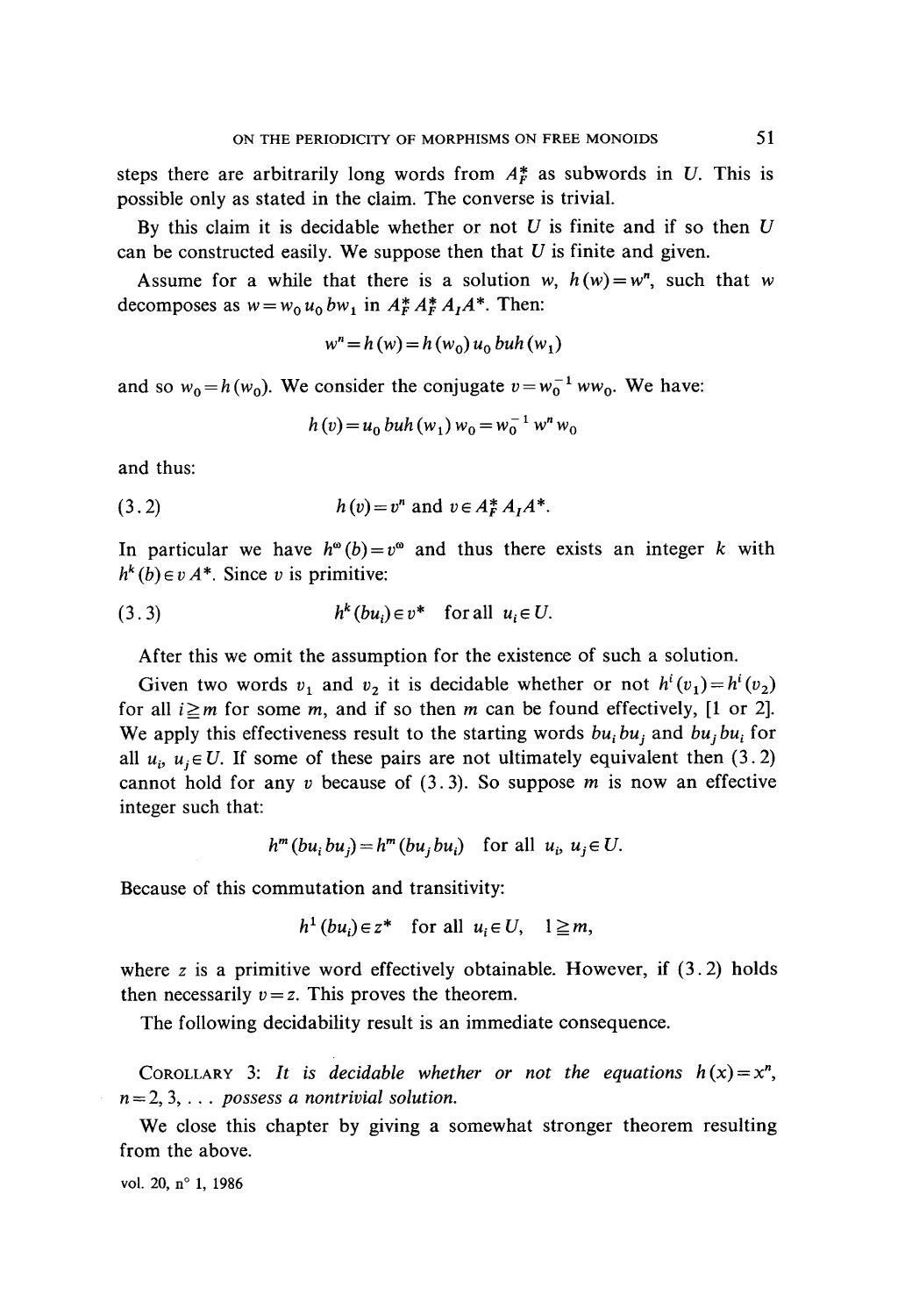THEOREM 4: *For a given h it is decidable whether or not there exists a nontrivial word w such that*  $h^m(w) = w^n$  *for some*  $m \ge 1$  *and*  $n \ge 2$ *.* 

*Proof:* Suppose  $h^m(w) = w^n$  for some  $m \geq |A|$  and  $n \geq 2$ . It suffices to show that there are integers  $p < |A|$  and  $q \ge 2$  such that  $h^p(w) = w^q$ . As in the proof of theorem 2 we may assume that w decomposes as  $w = u_0 b w_1$  in  $A_F^* A_I A^*$ and  $h^m(b) = u_0$  *bu* for some  $u \in A$ . Now there exists an integer  $p < |A|$  such that  $h^p(b) = u_0 bu_1$  for some  $u_1 \in A^*$ . Since  $(h^p)^\omega(u_0 b) = (h^m)^\omega(u_0 b) = w^\omega$  the claim follows.

#### **4. ULTIMATE PERIODICITY**

We shall use the results from the previous chapter in proving the decidability of the ultimate periodicity problem. We remind that the morphism *h* is ultimately periodic on a word *u* if:

$$
(4.1) \t\t h^{\omega}(u) = vw^{\omega},
$$

for some words v and w. Here we may suppose that  $h(u) = ux$  as pointed out in preliminaries.

THEOREM 5: *The ultimate periodicity problem is decidable for DOL Systems.*

*Proof:* Let us be given a morphism  $h: A^* \to A^*$  and a word  $u \in A^*$  such that  $h(u) = ux$  for some  $x \in A^+$ . Denote by  $A_1$  the subset of A which consists of the infinite letters occuring infinitely many times in  $h^{\omega}(u)$ . Clearly  $A_1$  is an effective set.

In case  $A_1 = \varphi$  there appears only one infinite letter *b* which is isolated, that is, no letter produces *b.* This case is thus easy, since the period cornes out from  $h(b) = u_0$  bv.

Assume now that  $A_1 \neq \varphi$  and let *b* be the first letter of  $h^{\omega}(u)$  from  $A_1$ Then for some  $i \leq |A|$  and  $y \in A^*$ :

$$
h^i(yb) = yby_1 \qquad \text{and} \qquad h^{\mid A \mid}(y) = 1.
$$

For otherwise  $h^{\omega}(u)$  is not ultimately periodic. We may assume that  $i=1$ since otherwise we consider the pair  $(h^i, u)$  instead of  $(h, u)$ . Thus:

$$
h(yb) = yby_1
$$
 and  $h^{\dagger} A^{\dagger}(y) = 1$ .

Let us write now:

$$
h^{\omega}(u) = u_1 y b u_2 u_3 \ldots,
$$

Informatique théorique et Applications/Theoretical Informaties and Applications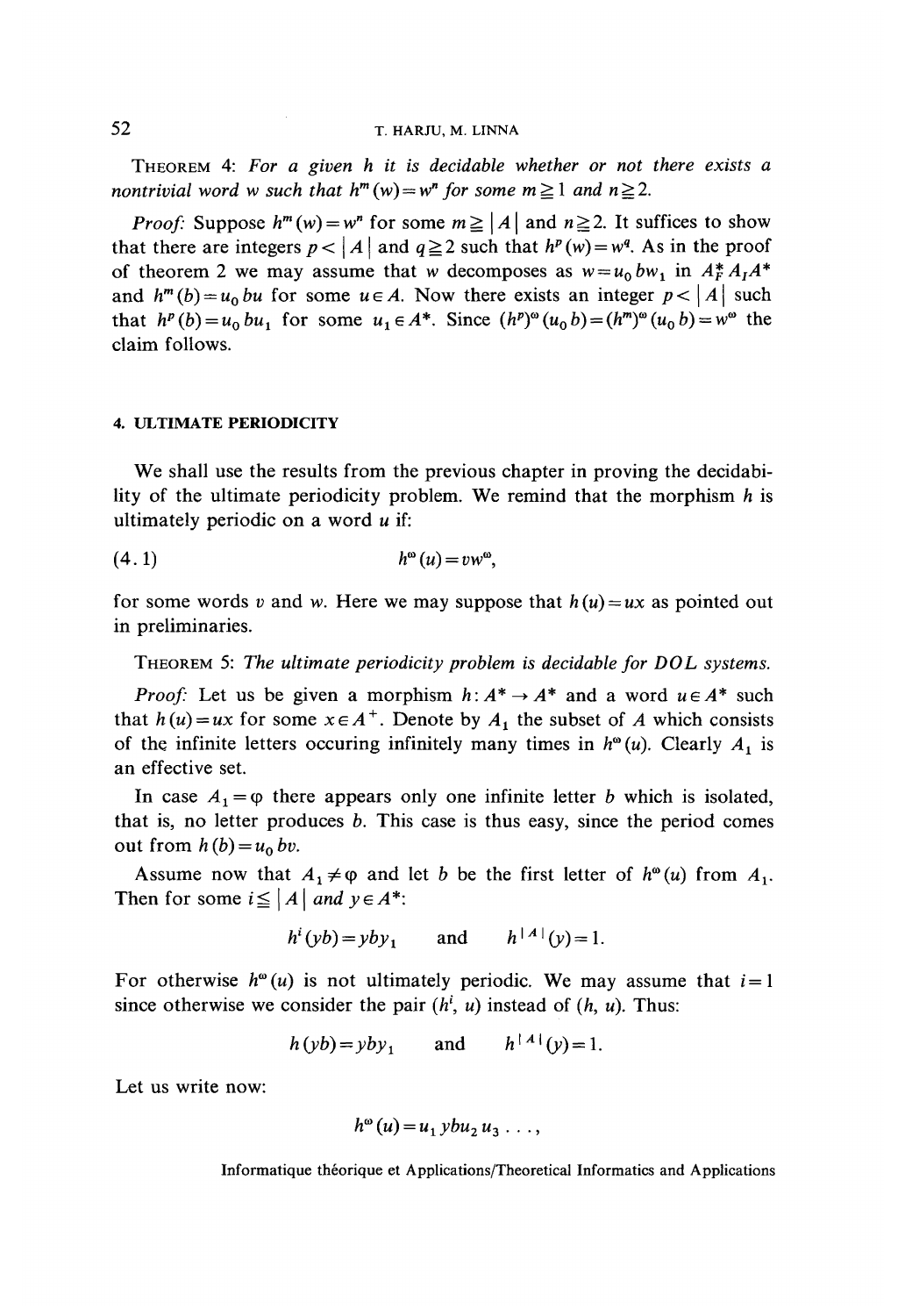where:

$$
(4.2) \t\t\t h(u1) = u1 ybu2
$$

and  $u_3$  is any (but fixed) factor such that:

$$
(4.3) \t u_3 \in A^* A_I A^*.
$$

By theorem 2 we may test whether there exists a primitive *w* such that  $yb \leq w$  and  $h(w) = w^n$  for some  $n \geq 2$ . If no such w can be found then  $h^{\infty}(u)$  is not ultimately periodic by above. Assume then that we have found such a word *w.*

CLAIM:  $h^{\omega}(u)$  is ultimately periodic iff  $h^{\omega}(ybu_2u_3) = w^{\omega}$  iff  $(h, ybu_2u_3)$  defines *an infinité word.*

*Proof of the claim:* Assume  $h^{\omega}(ybu_2u_3)$  is defined. Then:

$$
h^{\omega}
$$
 (*ybu*<sub>2</sub>  $u_3$ ) =  $h^{\omega}$  (*yb*) =  $w^{\omega}$  (since  $b \in A_I$  and  $yb \leq w$ ).

We have also for all  $i \geq 1$ :

$$
h^{i}(u_{1} ybu_{2} u_{3})=u_{1}. ybu_{2} \ldots . h^{i}(ybu_{2}). h^{i}(u_{3})
$$

and since  $h^{i}(u_1 ybu_2 u_3)$  is a prefix of  $h^{i+1}(u_1 ybu_2 u_3)$ 

$$
(4.4) \t hi(u3) \leq hi+1(ybu2u3).
$$

Suppose *i* is here already so large that  $|h^{i}(u_3)| > |w|$  and  $h^{j}(ybu_2u_3) \leq w^{\omega}$ for all  $j \geq i$ . Then by (4.4),  $w \leq h^{i}(u_3)$  and hence  $h^{i}(ybu_2) \in w^*$ . Now  $h^{\omega}(u) = h^{\omega}(u_1 y b u_2 u_3)$  implies that  $h^{\omega}(u)$  is ultimately periodic. The converse of the claim is trivial.

We note that the last statement is decidable in the claim and so is the first one. This complètes the proof of the theorem.

#### **5. DISCUSSION**

Theorems 1 and 2 or their proofs do not give the primitive solutions  $w$ explicitely. In the binary case,  $\vert A\vert =2$ , one can, however, obtain a very effective characterization to the set  $P_h$  as well as to the morphism  $h$ , [3]:

THEOREM 6: Let w be a primitive word in  $\{a, b\}^*$  and let h be an endomor*phism on*  $\{a, b\}^*$ . Then  $h(w) = w^n$  for some  $n \ge 2$  iff at least one of the letters, *say a, is infinité and:*

(1)  $w = \sqrt{h}(a)$  and either:

(i)  $h(b)=1$  and,  $|w|_a \geq 2$  or  $h(a)$  is not primitive;

vol. 20, n° 1, 1986